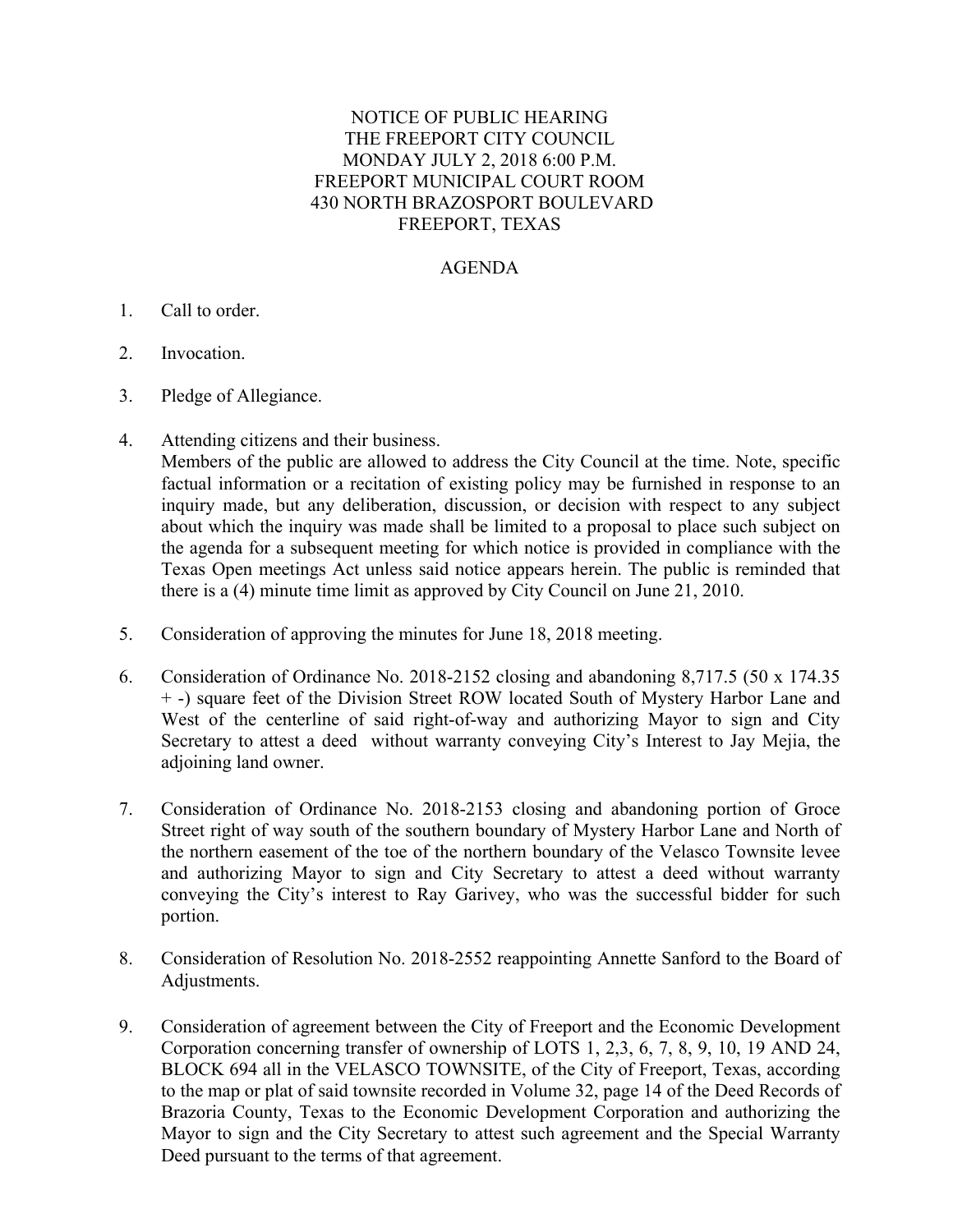- 10. Consideration of accepting and authorizing the property manager to have recorded a deed without warranty, utility easement and a blanket access and construction easement from GAW Realty, LLC.
- 11. Consideration of authorizing preparation of documents for the sale of City owned property, Known as Lot 11, Block 36, 651 Old Surfside Road, Tax ID 8110-0395-000.
- 12. Consideration of authorizing preparation of documents for the sale of City owned property, Known as Lot 23, Block 729, Velasco Townsite, 1321 North Avenue M, Tax ID 261468.
- 13. Consideration of authorizing City Secretary to publish in the Facts a notice that applications will be accepted to fill vacancies on Urban Renewal, Planning Commission, Library Board, Beautification Committee.
- 14. Consideration of replacing the sanitary sewer main for the 900 Block of West Second Street, between Beech Street and Cedar Street and authorizing the Mayor to sign a letter agreement with Veolia giving the City's approval.
- 15. Presentation and consideration of approving Audit for the 2016-2017 fiscal year.
- 16. Consideration of changing Golf and EMS Enterprise funds in the current and all future City budgets to special revenue funds as requested by Auditors.

Work Session:

- A. Mayor Troy T. Brimage announcements and comments.
- B. Councilman Green Ward A announcements and comments.
- C. Councilman Bass Ward B announcements and comments.
- D. Councilwoman Loeza Ward C announcements and comments.
- E. Councilman Yates Ward D announcements and comments.
- F. Updates on current infrastructure.
- G. Update on reports / concerns from Department heads.

Executive Session:

Section 551.071, Government Code

Consultation with City Attorney concerning pending or contemplated litigation, settlement offers or other matters in which his duty to the City Council under the Texas Disciplinary Rules of Professional Conduct of the State Bar of Texas clearly conflicts with Chapter 551, Government Code, to-wit:

1. Discussion and possible action regarding claims asserted by Jeff Pynes in connections with the termination of his employment with the city and any counterclaims or other response the City may have to such claims.